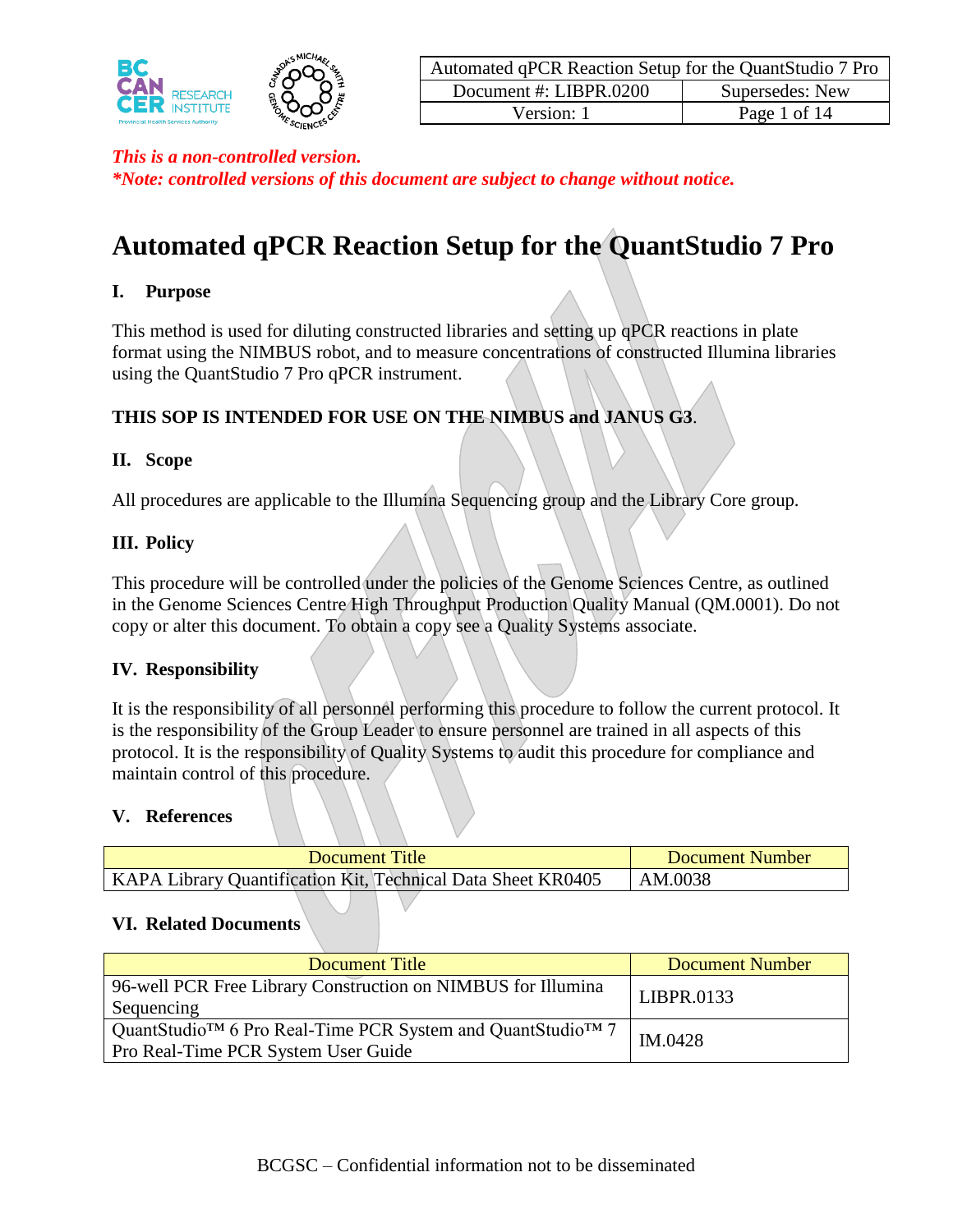

| Automated qPCR Reaction Setup for the QuantStudio 7 Pro |                 |  |  |  |  |  |  |
|---------------------------------------------------------|-----------------|--|--|--|--|--|--|
| Document #: LIBPR.0200                                  | Supersedes: New |  |  |  |  |  |  |
| Version: 1                                              | Page 2 of 14    |  |  |  |  |  |  |

*\*Note: controlled versions of this document are subject to change without notice.*

| Document Title                         | Document Number |
|----------------------------------------|-----------------|
| JANUS G3 Dispense qPCR Brew for NIMBUS | LIBPR.0147      |

## **VII.Safety**

All Laboratory Safety procedures will be complied with during this procedure. The required personal protective equipment includes a laboratory coat and gloves. See the safety data sheet (SDS) for additional information.

#### **VIII. Materials and Equipment**

| Name                                                                            | Supplier                     | Number         | Model or<br>Catalogue<br># |              |
|---------------------------------------------------------------------------------|------------------------------|----------------|----------------------------|--------------|
| MicroAmp <sup>™</sup> Optical 384-Well Reaction Plate<br>with Barcode           | Thermo<br>Fisher             | 4309849        |                            | $\checkmark$ |
| Microseal 'B' Adhesive Seals (for qPCR)                                         | <b>Bio-Rad</b>               | <b>MSB1001</b> |                            | ✓            |
| Edge Biosystems clear plastic sealers                                           | Applied<br><b>Biosystems</b> | 48461          |                            | $\checkmark$ |
| KAPA Library Quantification kit<br>Illumina/Universal                           | Roche<br><b>Diagnostics</b>  | 07960140001    |                            | ✓            |
| KAPA Library Quantification DNA Standards<br>Only - Illumina: DNA Standards 1-6 | Roche<br>Diagnostics         | 07960387001    |                            | ✓            |
| <b>E&amp;K Reservoir Low Profile</b>                                            | E&K<br>Scientific            | EK-2036        |                            | ✓            |
| ABGene 1000 96-Well PCR Plate                                                   | Fisher                       | AB1000         |                            | ✓            |
| QuantStudio 7 Pro Real-Time PCR System                                          | Thermo<br>Fisher             | QS7PRO         | $\checkmark$               |              |
| RoboRack 25ul sterile Barrier Tips                                              | Perkin<br>Elmer              | 6000689        |                            | $\checkmark$ |
| RoboRack 175ul sterile Barrier Tips                                             | Perkin<br>Elmer              | 6000685        |                            | ✓            |
| Qiagen EB buffer                                                                | Qiagen                       |                |                            |              |
| Tween 20, 10%, for easy pipetting, 1L                                           | Bio-Rad                      | 161-0781       |                            | $\checkmark$ |
| Eppendorf Safe-Lock Tubes, 2 mL, PCR clean                                      | Eppendorf                    | 022363344      |                            | $\checkmark$ |
| 50 mL Falcon Tubes                                                              | <b>VWR</b>                   | CATX21008-940  |                            | $\checkmark$ |
| <b>Ice Bucket</b>                                                               | <b>VWR</b>                   | 35751-205      |                            | $\checkmark$ |
| Black ink permanent Marker pen                                                  | <b>VWR</b>                   | 52877-310      |                            | $\checkmark$ |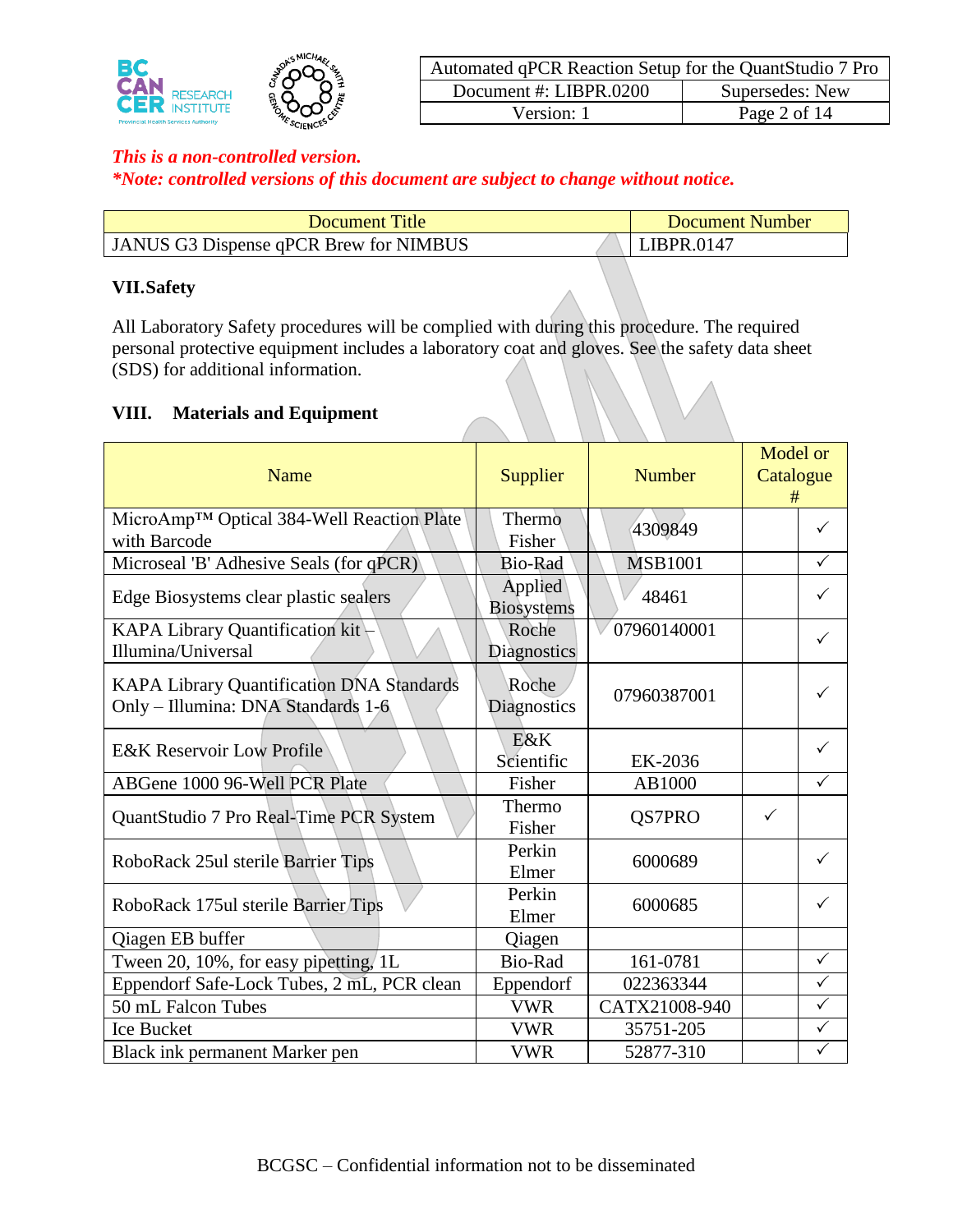

| Automated qPCR Reaction Setup for the QuantStudio 7 Pro |                 |  |  |  |  |  |  |
|---------------------------------------------------------|-----------------|--|--|--|--|--|--|
| Document #: LIBPR.0200                                  | Supersedes: New |  |  |  |  |  |  |
| Version: 1                                              | Page 3 of 14    |  |  |  |  |  |  |

*\*Note: controlled versions of this document are subject to change without notice.*

| Wet Ice                                              | In-house                  | N/A                | N/A | N/A |
|------------------------------------------------------|---------------------------|--------------------|-----|-----|
| 24-position tube rack for Biomek FX                  | Beckman<br>Coulter        | 373661             |     |     |
| Beckman 1.5 mL/2 mL tube adapter                     | <b>Beckman</b><br>Coulter | 373696             |     |     |
| Pipetman® Classic Starter Kit (P20, P200,<br>P1000)  | Mandel                    | GF-F167300         |     |     |
| Pipetman®Classic Micro Starter Kit (P2, P10,<br>P100 | Mandel                    | GF-F167500         |     |     |
| Diamond Filter Tips 10 µL                            | Mandel                    | GF-F171203         |     | ✓   |
| Diamond Filter Tips 30 µL                            | Mandel                    | GF-F171303         |     |     |
| Diamond Filter Tips 200 µL                           | Mandel                    | GF-F171503         |     | ✓   |
| P <sub>200</sub> Filter tips                         | Rainin                    | <b>RT-200F</b>     |     |     |
| Sorvall Legend Centrifuge                            | Mandel                    | RT                 | ✓   |     |
| Sorvall RC3BP Centrifuge                             | Mandel                    | RC <sub>3</sub> BP |     |     |
| <b>Eppendorf Centrifuge</b>                          | Eppendorf                 | 5810R              | ✓   |     |
| Micro centrifuge                                     | VWR                       | CABK368826         |     |     |

## **KAPA qPCR Primer Sequences**:

Primer P1: 5'-AAT GAT ACG GCG ACC GA-3' Primer P2: 5'-CAA GCA GAA GAC GGC ATA CGA-3'

#### **Preparation of EB/0.05% Tween buffer**

Prepare a solution of 0.05% Tween 20 in EB buffer by adding 75 µL of Tween 20 (10%) solution to 15 mL of Qiagen EB buffer. Mix well. For larger volumes, use 250 µL of Tween 20 (10%) to 49.75 mL of Qiagen EB Buffer.

#### **Preparation of KAPA qPCR Master Mix / Primer / Low ROX Premix Brew aliquots:**

For each new KAPA qPCR Master Mix received, thaw the 5 mL bottle of KAPA SYBR FAST qPCR Master Mix (2X) and add 0.125 mL of Low ROX. Add 1 mL of Illumina GA Primer Premix (10X), received separately with the DNA Quantification Standards Kit. Mix well by inversions.

Prepare 500 µL aliquots of primer/KAPA qPCR Master Mix (+ROX) and store frozen at -20**°**C or prepare larger 2 mL aliquots if necessary. Individual aliquots may be freeze-thawed for a number of qPCR assays.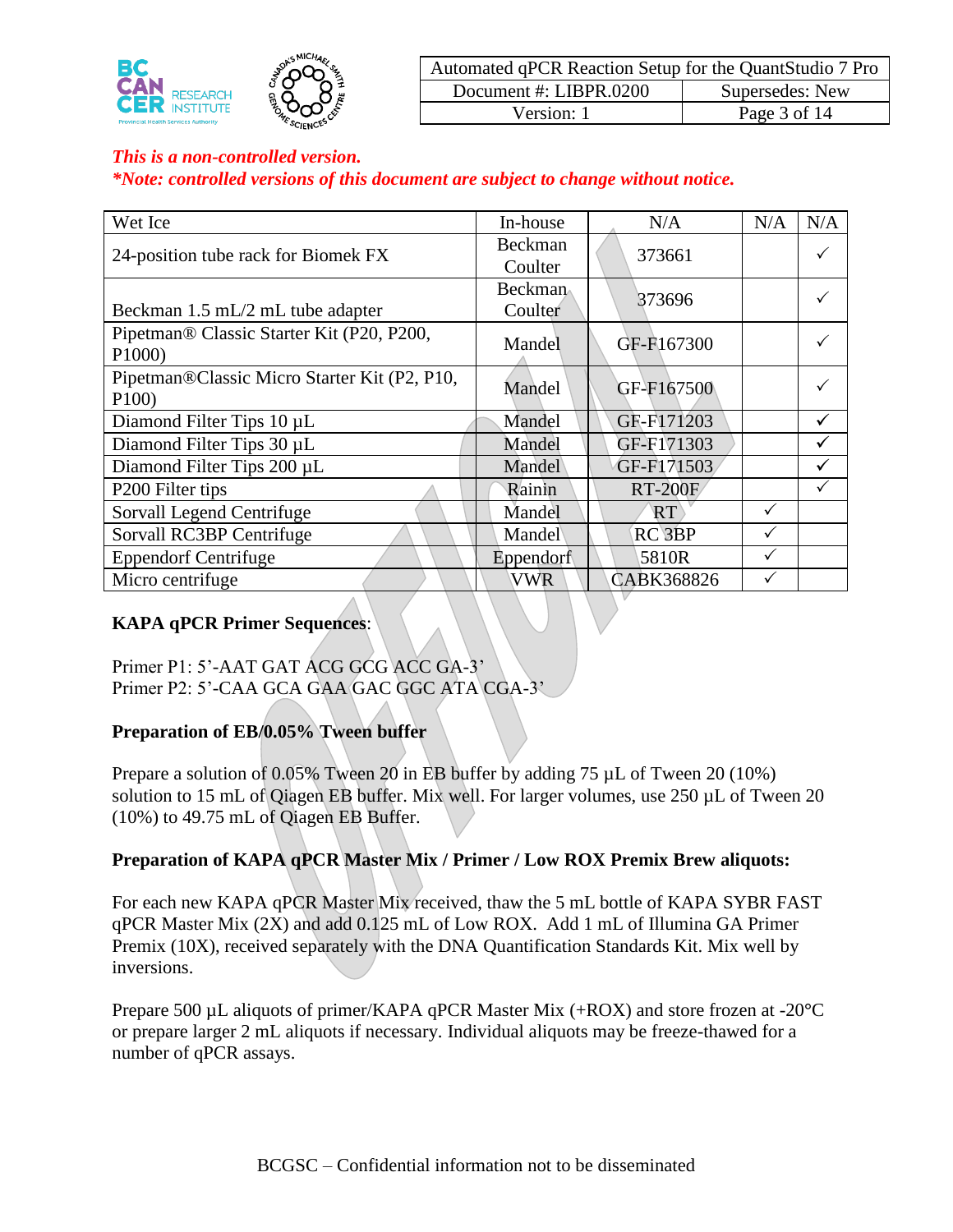

| Automated qPCR Reaction Setup for the QuantStudio 7 Pro |                 |  |  |  |  |  |  |
|---------------------------------------------------------|-----------------|--|--|--|--|--|--|
| Document #: LIBPR.0200                                  | Supersedes: New |  |  |  |  |  |  |
| Version: 1                                              | Page 4 of 14    |  |  |  |  |  |  |

#### **IX. Procedure**

**Note: The samples are diluted 1/2500X on a pre-PCR NIMBUS on the 5th floor or the Nimbus in the Library Construction Room on the 6th floor. All procedures related to Illumina library qPCR set-up are to be followed in a 6th floor (post-PCR product area) clean workspace, using the post-PCR NIMBUS.**

**1. NIMBUS Set up of the 1/2500 dilution of the Illumina Library Sample Plate for qPCR**

Note: The user must choose from 3 radio buttons for this step on the NIMBUS.

- 1.1. QBC001 Addition as qPCR Control. Retrieve the QBC001 control and allow it equilibrate to room temperature. The average bp should be set to 450 bp for the QBC control in LIMS. Vortex and quick spin. Replace designated well in the ligation tray with 10  $\mu$ L aliquot of QCB001 prior to the serial dilution.
- 1.2. Refer to LIBPR.0133 96-well PCR Free Library Construction on NIMBUS for Illumina Sequencing, and LIBPR.0197 96-well TruSeq PCR Free Library Construction on NIMBUS for Illumina Sequencing.

#### **2. How to create the QuantStudio qPCR Machine Sample Sheet in LIMS**

Note: See Appendix A if more than one TRA is submitted. APC will usually perform this.

- 2.1. Login onto LIMS using your username and password.
- 2.2. Scan the TRA of the submitted plate, and the barcode EQU3914 for the QuantStudio qPCR machine.
- 2.3. Select "By Column-Nimbus" for qPCR set up as shown below.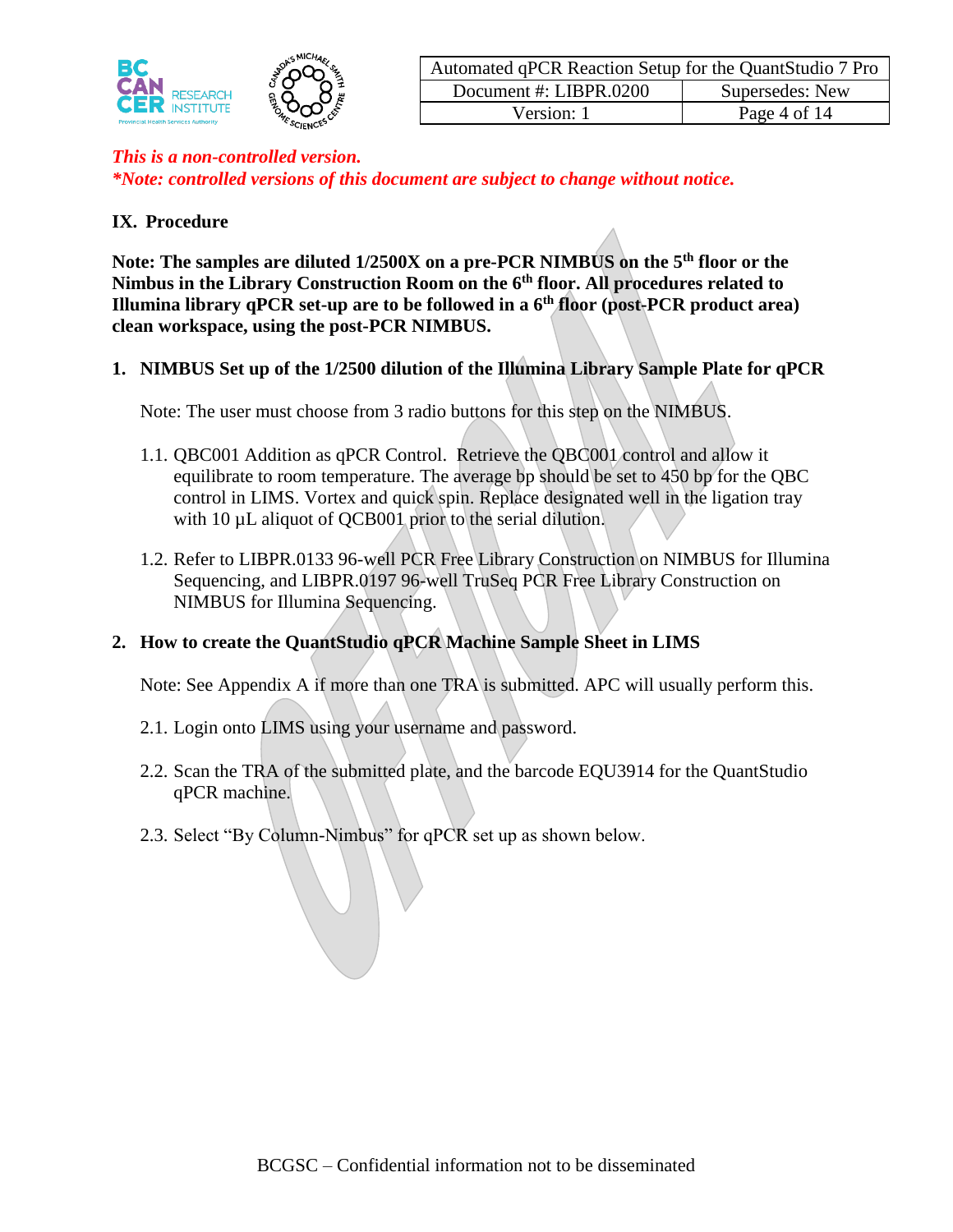

| Automated qPCR Reaction Setup for the QuantStudio 7 Pro |                 |  |  |  |  |  |  |
|---------------------------------------------------------|-----------------|--|--|--|--|--|--|
| Document #: LIBPR.0200                                  | Supersedes: New |  |  |  |  |  |  |
| Version: 1                                              | Page 5 of 14    |  |  |  |  |  |  |

| <b>Printable Image</b><br>Printable Page (extracts only this table) |                  |                |   |                    |                        |   |                |   |   |                          |                   |                          |  |
|---------------------------------------------------------------------|------------------|----------------|---|--------------------|------------------------|---|----------------|---|---|--------------------------|-------------------|--------------------------|--|
|                                                                     | Select All Wells |                |   |                    | <b>Clear All Wells</b> |   |                |   |   |                          |                   |                          |  |
|                                                                     | 1                | $\overline{2}$ | 3 | 4                  | 5                      | 6 | $\overline{1}$ | 8 | 9 | 10 <sub>1</sub>          | 11                | 12 <sub>2</sub>          |  |
| $\overline{A}$                                                      |                  |                |   |                    |                        |   |                |   |   |                          | B58147<br>1477815 | B58155<br>1477816        |  |
| B                                                                   |                  |                |   |                    |                        |   |                |   |   |                          | B58148<br>1477817 | <b>B58156</b><br>1477818 |  |
| c                                                                   |                  |                |   |                    |                        |   |                |   |   |                          | B58149<br>1477819 | B58157<br>1477820        |  |
| D                                                                   |                  |                |   |                    |                        |   |                |   |   |                          | B58150<br>1477821 | <b>B58158</b><br>1477822 |  |
| Ε                                                                   |                  |                |   |                    |                        |   |                |   |   |                          | B58151<br>1477823 | B58159<br>1477824        |  |
| F                                                                   |                  |                |   |                    |                        |   |                |   |   |                          | B58152<br>1477825 | B58160<br>1477826        |  |
| G                                                                   |                  |                |   |                    |                        |   |                |   |   |                          | B58153<br>1477827 | B58161<br>1477828        |  |
| H                                                                   |                  |                |   |                    |                        |   |                |   |   |                          | B58154<br>1477829 | B58162<br>1477830        |  |
|                                                                     | Create QPCR Run  |                |   | By Column - Nimbus |                        |   |                |   |   | $\overline{\phantom{a}}$ |                   |                          |  |

**Figure 1: Screenshot of dropdown menu for creating qPCR run**

The sample sheet will be generated at:

\\isaac\labinstrument\QPCR\_Run\sample\_sheets\run#.YearMonthDayTime(HrMinSec). csv

Example: 73058.20150331074312.csv

# **3. Dispense KAPA qPCR Master Mix Brew for the Samples and Standards/Water Control**

- 3.1. Thaw an aliquot of KAPA SYBR FAST qPCR Master Mix (2X) brew (**containing primers**) for 30 minutes in the dark at room temperature. Quick spin and keep at room temperature until next step.
- 3.2. Use the JANUS G3 to dispense KAPA qPCR Master Mix into two temporary AB1000 plates. One for the samples and the other for standards/water control.
- 3.3. Keep any leftover qPCR brew mix in the 2 mL Eppendorf tube.
- 3.4. Obtain the sample sheet from your APC or prepare one for the JANUS G3 to dispense brew mix using the same well map as per your 1/2500 diluted sample library plate "QPCR1". Use the following spreadsheet as a template:

R:\Library Core\JANUS G3 6th floor PPBC\Normalization, qPCR, Rearray, pooling templates\LibCore - qPCR Brew Dispensing Calculator.xls.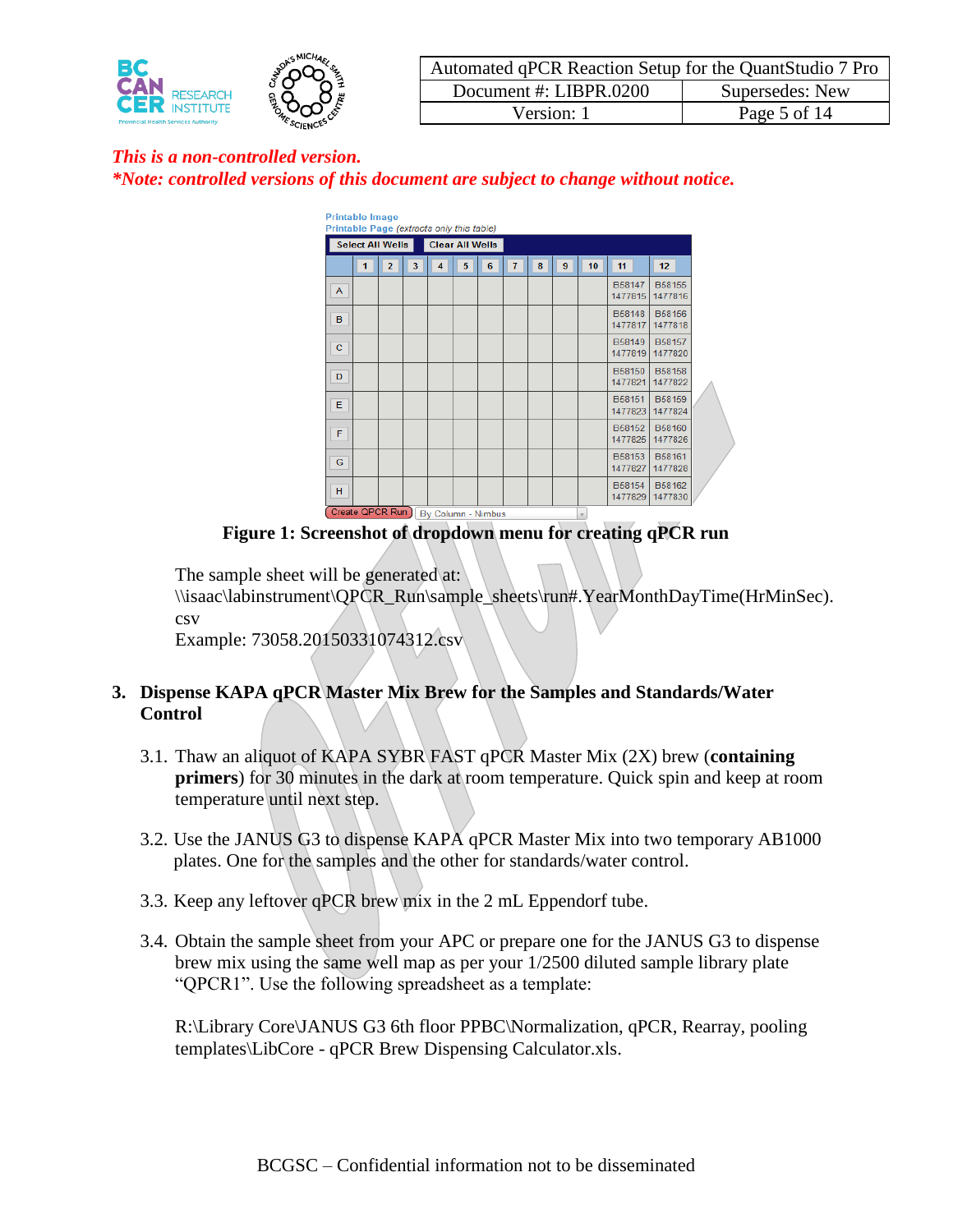

*\*Note: controlled versions of this document are subject to change without notice.*

3.4.1. Brew for maximum 96 samples can be dispensed, not counting standards and water control. Copy and then paste the well layout from your 1/2500 QPCR tray into the 'Setup' sheet. Do not include the standards or water control in the spreadsheet. Save the 'CSV' sheet as a CSV file and export it to folder:

geneexplab on '\\phage.bcgsc.ca\home\genexplab\Library Core\JANUS G3  $6<sup>th</sup>$ floor PPBC\Production csv files JANUS G3

- 3.5. Determine how much qPCR brew is needed:
	- a) Calculating based on the following equation:

# **Total volume of qPCR Brew needed:**

(22.86  $\mu$ L X # of samples) + (20  $\mu$ L X 7 standards and water control) + 100 µL dead volume

 $(22.86 \mu L X # of samples) + 240 \mu L$ 

i.e. 22.86  $\mu$ L X 92 samples + 240  $\mu$ L = 2343.12  $\mu$ L

b) Alternatively, proceed to step 3.6 and the JANUS program will calculate the volume of qPCR brew required based on your .CSV file.

#### 3.6. JANUS G3 setup the qPCR Brew Dispensing.

- a) Check there is enough dd $H_2O$  in water carboy.
- b) Log onto the JANUS G3 and open **JANUS Application Assistant**. Select **LibCore – G3 qPCR Brew Dispensing**. Click **4.Run** then **Start**.
- c) Flush/prime the fluid system by checking the *check box* if bubbles are visible in the liquid lines. Then click **Continue**. This takes approximately 3.5 minutes.
- d) Specify first full tip column of 25 µL tip box. Then click **Continue**.
- e) Click **Browse** to load the dispense brew file. Here, log into PHAGE.bcgsc.ca\geneexplab\. Select and open the appropriate qPCR Brew Dispense csv file in \Library Core\JANUS G3  $6<sup>th</sup>$  floor PPBC\Production csv files JANUS G3\. Click **Continue**.
- f) Confirm the number of samples at software prompt.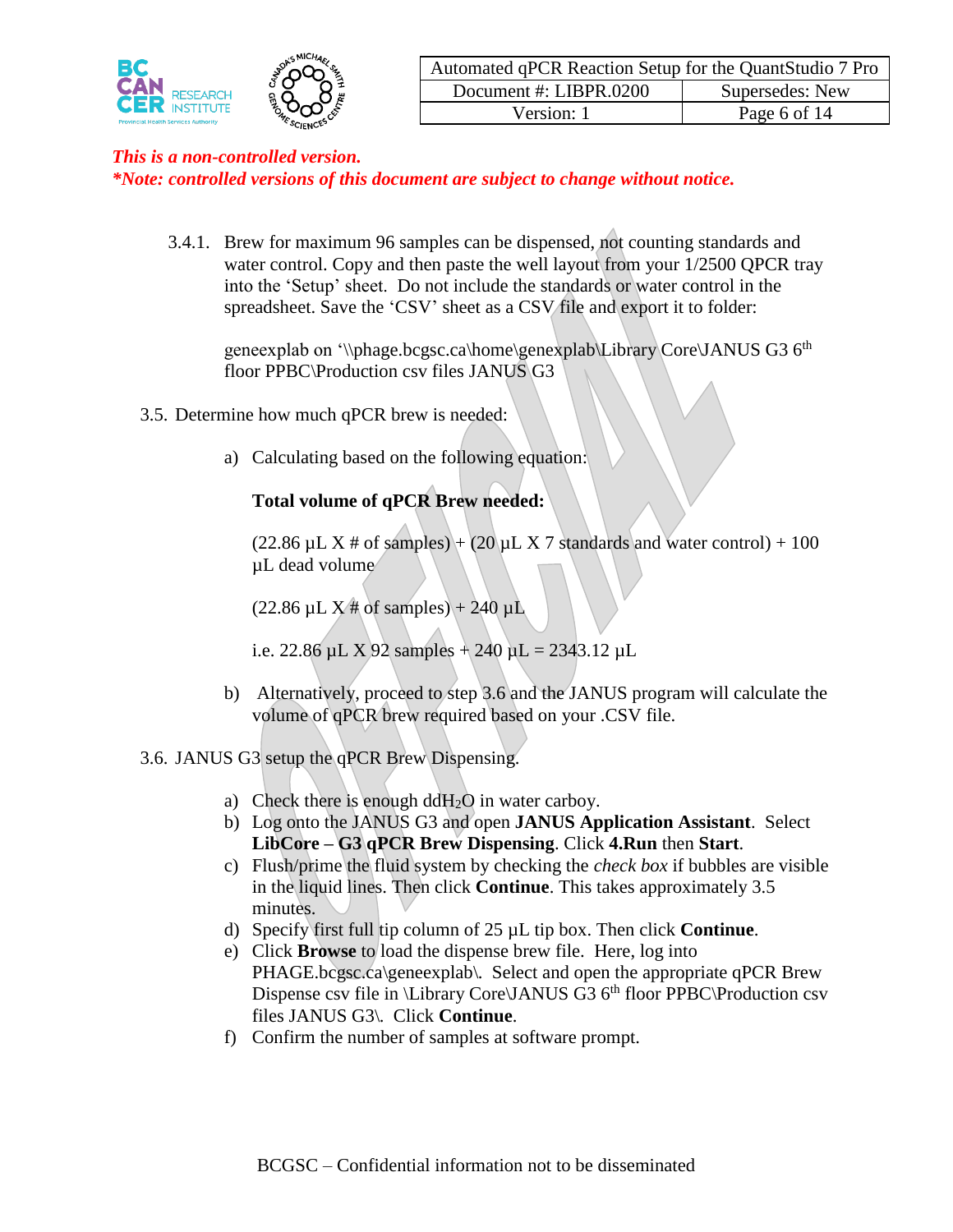

*\*Note: controlled versions of this document are subject to change without notice.*

- g) Fill 2 mL Eppendorf tube(s) with appropriate brew volume and load the tube(s) into rack position starting at **A1**.
- h) Load the required labware as indicated in pop-up picture and click **OK**.
- i) Click **OK** after ensuring Varispan waste tip box is empty.
- j) Click **OK** to begin.
- k) After brew dispenses, cover the plates and quick spin at room temperature. Keep in the dark until ready for next setup on the NIMBUS

#### **4. Prepare 384-well qPCR plate on NIMBUS**

- 4.1. This step will combine the 1/2500 diluted samples and the standards plate with the two qPCR brew plates. You will be prompted to quick spin plates (at max speed) before the NIMBUS transfers the brew plus template into the 384 well qPCR plate.
- 4.2. **Please note that 80 µL of standards 1-6 are dispensed in column 1 (wells A1- F1, respectively) for NIMBUS qPCR set up.**
- 4.3. Add 80 µL of fresh Ultrapure Water to well G1 on the standards plate prior to each run. Each pre-aliquoted standards plate can be used up to 4 times.
- 4.4. Log into the following program. Keep the plates covered until the program prompts you to remove the covers.

Hamilton Run Control>File>Open>Production> LIBPR qPCR Reaction Setup>LIBPR qPCR Reaction Setup.med

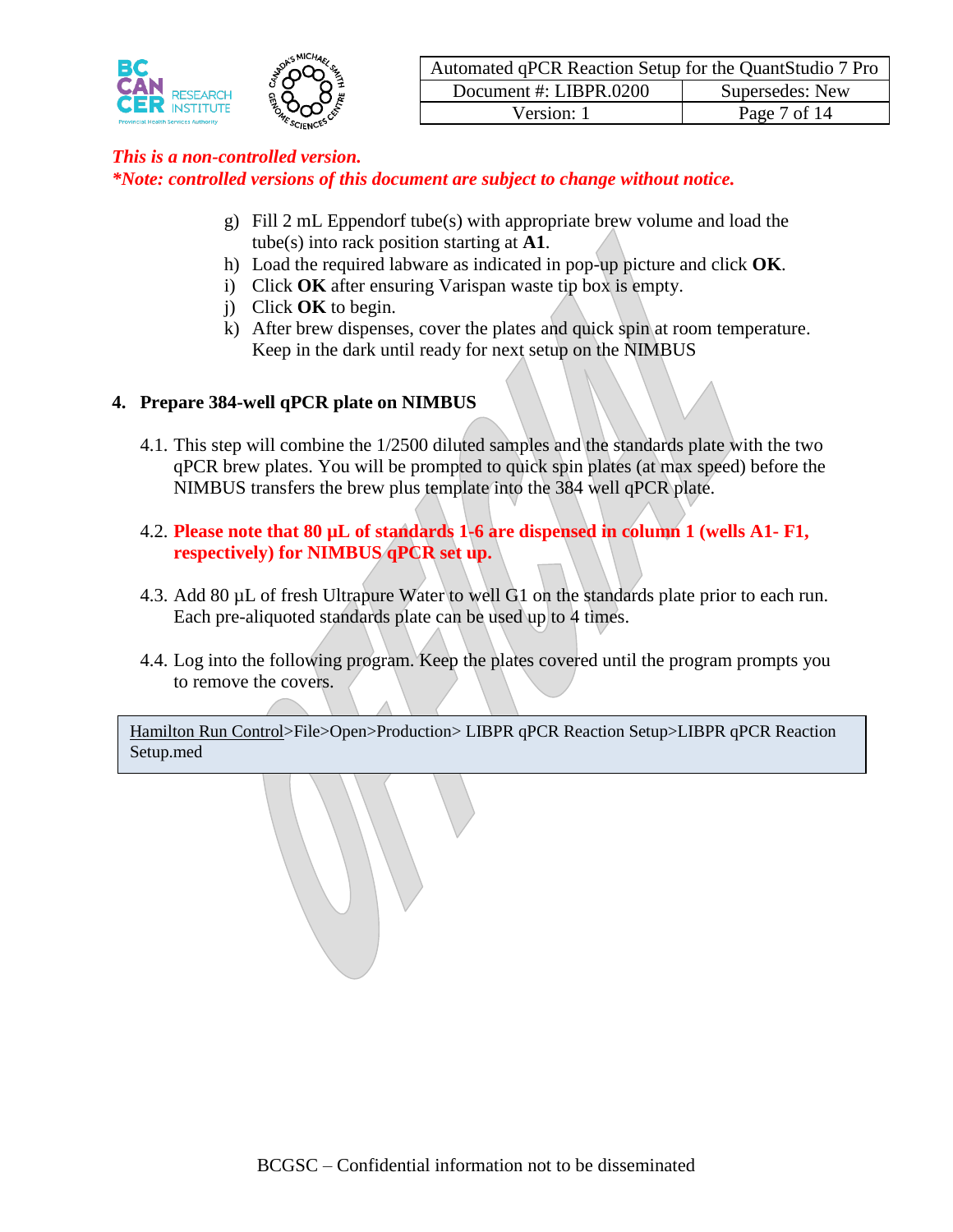

| Automated qPCR Reaction Setup for the QuantStudio 7 Pro |                 |  |  |  |  |  |  |
|---------------------------------------------------------|-----------------|--|--|--|--|--|--|
| Document #: LIBPR.0200                                  | Supersedes: New |  |  |  |  |  |  |
| Version: 1                                              | Page 8 of 14    |  |  |  |  |  |  |



**Figure 2: Initial deck layout on Hamilton NIMBUS**

- 4.5. After the program has been completed, cover the standards and 1/2500 dilution plate with foil seal and store at -20°C.
- 4.6. Cover the ThermoFisher 384-well plate with the BioRad tape cover and then quick spin the plate at max speed in an Eppendorf 5810R centrifuge at room temperature for 1 minute.

# **5. Enter Sample Information and Start Run**

- 5.1. Login on the QuantStudio 7 Pro qPCR workstation computer using your username and password.
- 5.2. Turn on the QuantStudio 7 Pro qPCR machine. The default user profile is "Admin". Enter the PIN number "1234".
- 5.3. Start the qPCR software on the workstation computer, "Design and Analysis" after the instrument is ready for use.
- 5.4. Select "Setup Plate". Navigate to the "My Plate Files" Tab. Select "Install" in the "Actions" drop down menu and import template file under the following directory: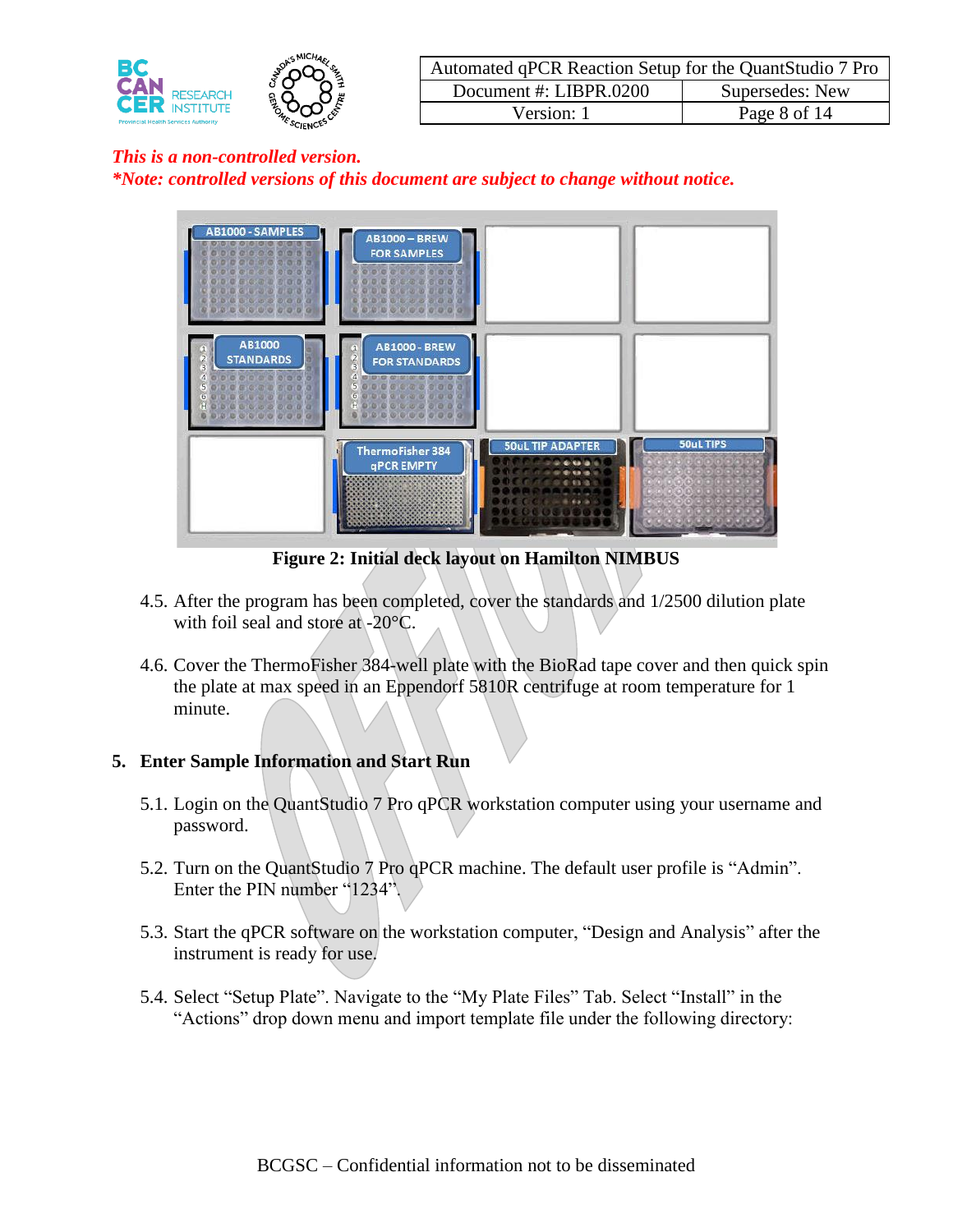

| Automated qPCR Reaction Setup for the QuantStudio 7 Pro |                        |                 |
|---------------------------------------------------------|------------------------|-----------------|
|                                                         | Document #: LIBPR.0200 | Supersedes: New |
|                                                         | Version: 1             | Page 9 of 14    |

\\isaac\labinstrument\QPCR\_Run\Kapa library quant protocol\QuantStudio KAPA Library Quant

| <b>DA</b><br><b>Plate Gallery</b> |                  |     | <b>Ö</b> System ▼<br>$\circledR$ Help $\star$ |
|-----------------------------------|------------------|-----|-----------------------------------------------|
| My Plate Files<br>Recents         | System Templates |     | 三<br>₩<br><b>Actions</b><br>$\checkmark$      |
|                                   |                  | La: | Open File in New Window                       |
| Select properties to filter       |                  |     |                                               |
|                                   |                  |     | Open File                                     |
| Instrument                        |                  |     | Install                                       |
| QuantStudio™ 1                    |                  |     |                                               |
| QuantStudio™ 3                    |                  |     |                                               |
| QuantStudio™ 5                    |                  |     |                                               |
| QuantStudio™ 6 Flex               |                  |     |                                               |
| QuantStudio <sup>™</sup> 7 Flex   |                  |     |                                               |
| QuantStudio™ 6 Pro                |                  |     |                                               |
| V QuantStudio™ 7 Pro              |                  |     |                                               |
| Block                             | / / / / / /      |     |                                               |

**Figure 3. Importing QuantStudio template file.** 

Note: in subsequent runs, the imported plate file can be accessed directly under "My Plate File" tab.

5.5. Under "Plate Setup" tab, select "Import Plate Setup" under the "..." menu. Select the LIMS sample sheet. Make sure "ROX" is selected in the "Passive Reference" drop-down menu.

| Run Method<br><b>Plate Setup</b><br>Run Summary<br>'n,<br>88<br>$\odot$<br>Q<br>100%<br>≔<br>0.0.0<br><b>ROX</b><br>SNP<br>Passive Reference<br>Target |                |                       |                       |                                           |                |                                                                |
|--------------------------------------------------------------------------------------------------------------------------------------------------------|----------------|-----------------------|-----------------------|-------------------------------------------|----------------|----------------------------------------------------------------|
|                                                                                                                                                        |                | $\overline{2}$        | 3                     | 4                                         |                | Undo                                                           |
|                                                                                                                                                        | C Enter sample | Enter sample          | Enter sample          | C Enter sample                            | $\bigcirc$ Ent | Redo                                                           |
| A                                                                                                                                                      |                |                       |                       |                                           |                | Manage Dyes                                                    |
|                                                                                                                                                        | Enter sample   | Enter sample          | C Enter sample        | C Enter sample                            | $\bigcirc$ Ent | Import Plate Setup                                             |
| B                                                                                                                                                      |                |                       |                       |                                           |                | Import TaqMan™ assay/plates & card files<br>Export Plate Setup |
|                                                                                                                                                        |                |                       |                       |                                           |                | Flip Plate Setup                                               |
|                                                                                                                                                        | C Enter sample | <b>C</b> Enter sample | <b>C</b> Enter sample | C Enter sample                            | $O$ Ent        | Import AIF                                                     |
| С                                                                                                                                                      |                |                       |                       |                                           |                | Print Layout                                                   |
|                                                                                                                                                        | C Enter sample | C Enter sample        | <b>C</b> Enter sample | <b>C</b> Enter sample                     | $\bigcirc$ Ent | Standard Curve Setup                                           |
| $\Box$                                                                                                                                                 |                |                       |                       |                                           |                |                                                                |
|                                                                                                                                                        |                |                       |                       | Figure 4. Importing the plate setup file. |                |                                                                |

BCGSC – Confidential information not to be disseminated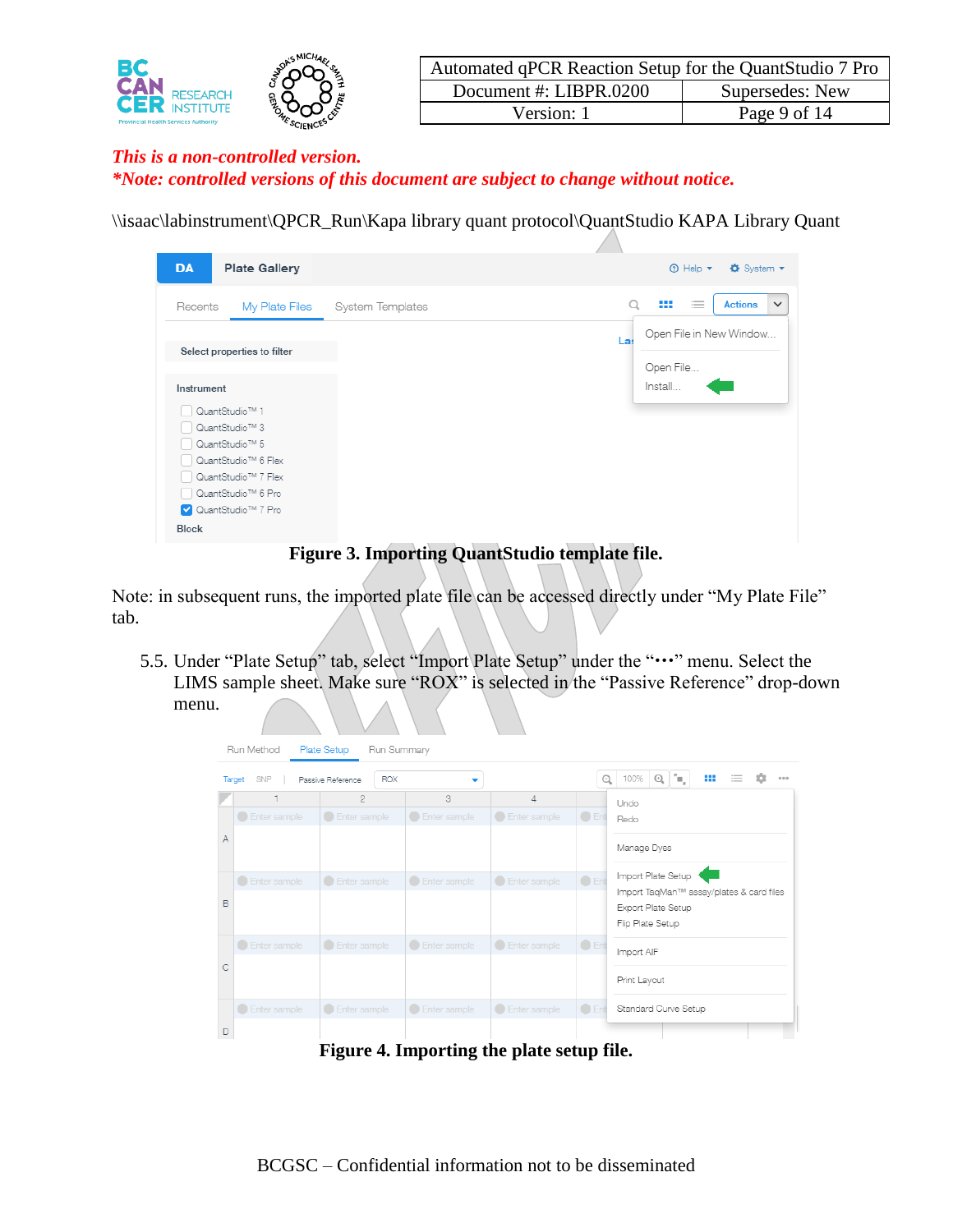

5.6. Select the "Run Summary" Tab. Review run method and plate setup, and select "Send to Run Queue". When prompted to save the date file, enter the run number as file name and save it under D:\PRO\Experiments

|           | Save As                          | ×             |
|-----------|----------------------------------|---------------|
| File Name | <b>Run</b> number                |               |
| Folder    | D:\PRO\Experiments               | <b>Browse</b> |
|           | <b>Cancel</b>                    | <b>Save</b>   |
|           | Figure 5. Saving qPCR data file. |               |

5.7. Go to the QuantStudio instrument touch screen. Figure 4 shows a generic image of QuantStudio instrument screen features. Note that the QuantStudio 7 Pro screen has an option to "Load Plate File" instead of "Load Plate". Select "Load Plate File".

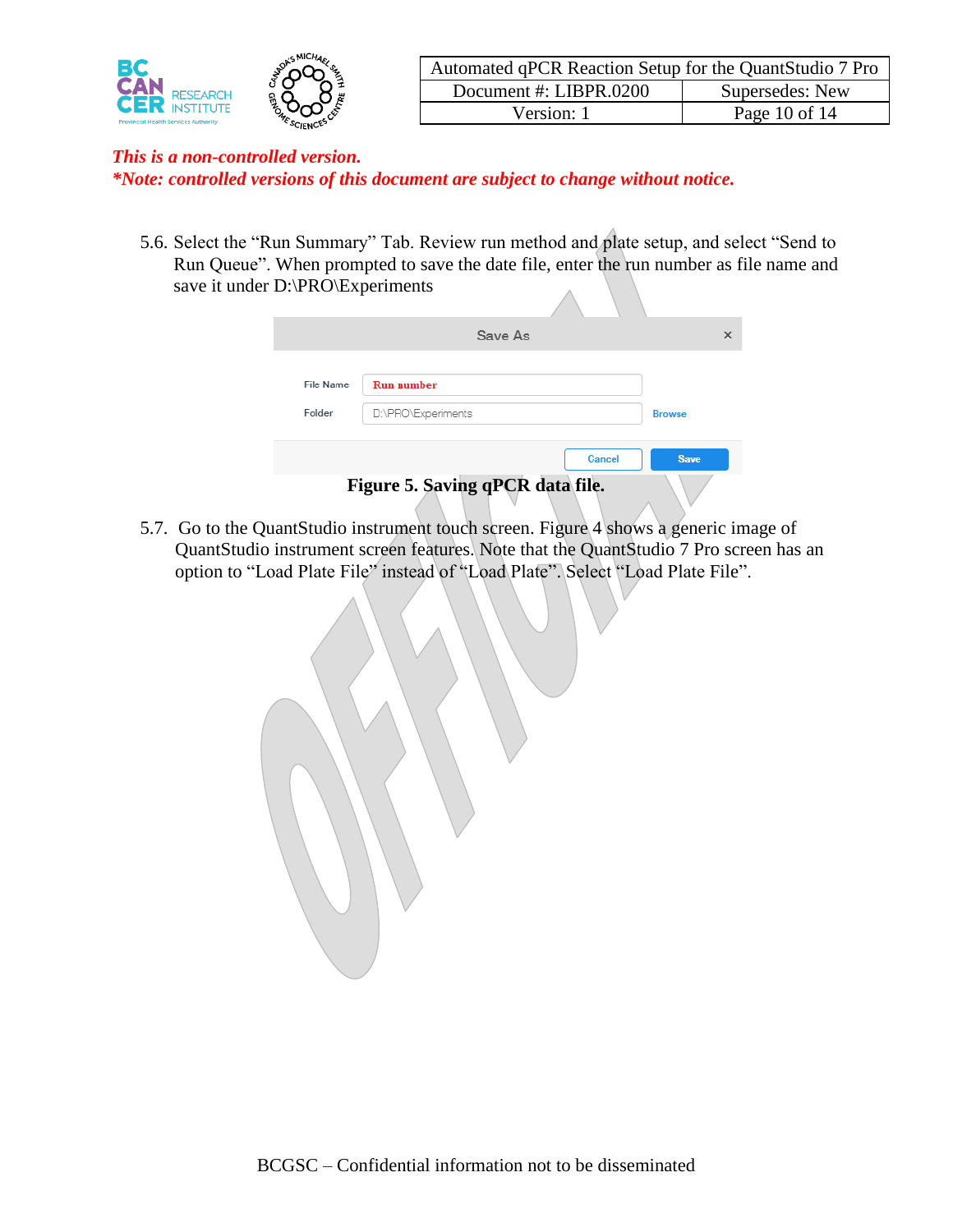

| Automated qPCR Reaction Setup for the QuantStudio 7 Pro |                 |  |
|---------------------------------------------------------|-----------------|--|
| Document #: LIBPR.0200                                  | Supersedes: New |  |
| Version: 1                                              | Page 11 of 14   |  |



- 5.8. Open the "Run Queue" folder and select the appropriate file from the list of loaded files. You will be prompted to select a destination for the data file. Select "Network Drive".
- 5.9. Load the qPCR plate into the instrument. Tap the eject button in the top right corner of the screen to open the drawer and insert the plate. The plate barcode faces the front of the instrument and well A1 of the plate is in the top left corner of the block. Tap the eject button again to close the drawer.
- 5.10. Click on the **Start Run** button.
- 5.11. The qPCR run will take approximately 1.5 hours to complete.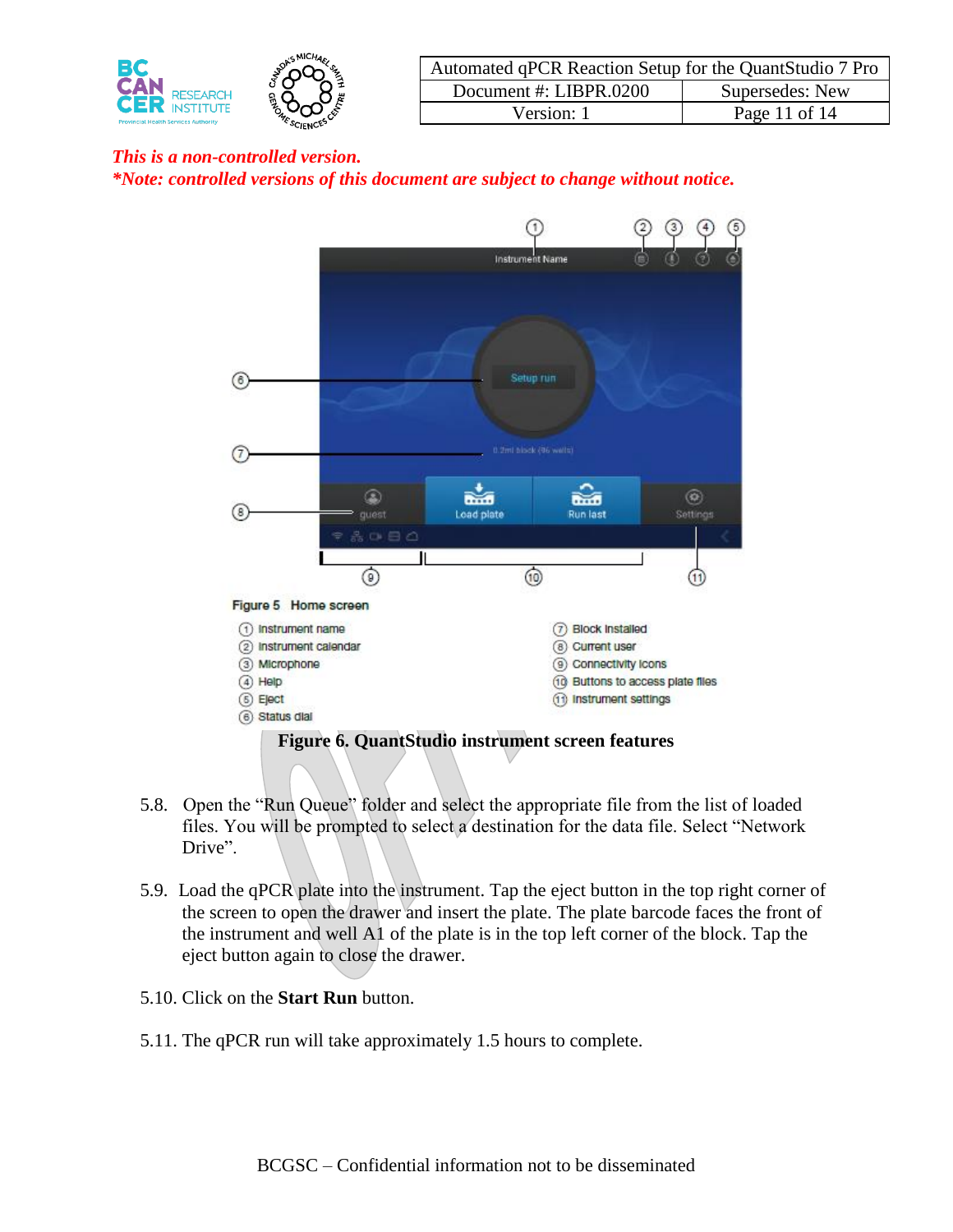

*\*Note: controlled versions of this document are subject to change without notice.*

#### **6. LIMS Protocol**

- 6.1. Log on to LIMS using your username and password.
- 6.2. Scan the TRA of the submitted plate into the scan field, and select "Scan".
- 6.3. Under the Lab Protocol Tracking field, select "qPCR Quant" from the protocol list and select "Continue with Lab Protocol".
- 6.4. Enter the qPCR equipment number in the "Scan qPCR equipment" field and select "Completed Step".
- 6.5. Scan Nimbus used for sample dilution in the Equ field and select "Completed Step"
- 6.6. Scan in the solution number (SOL) of the qPCR Kit and select "Completed Step"
- 6.7. Scan in the Equ number of the JANUS G3 which is necessary to indicate automated brew dispense.

#### **7. Review Analyzed Data**

7.1. To review the run data manually, open the run data file (.EDS file format). Select the "Standard Curve" tab to view the standard curve plot. The plot of the KAPA DNA standards should be linear and all data points should fall on the curve.

Click on "Action" and select "Export" to generate a result file for LIMS. Make sure that the "**Export Name**" field starts with the **run number**, the "**Destination**" is set to: \\**isaac\labinstrument\QPCR\_Run**, and the "**Export Setting**" is "**GSC**".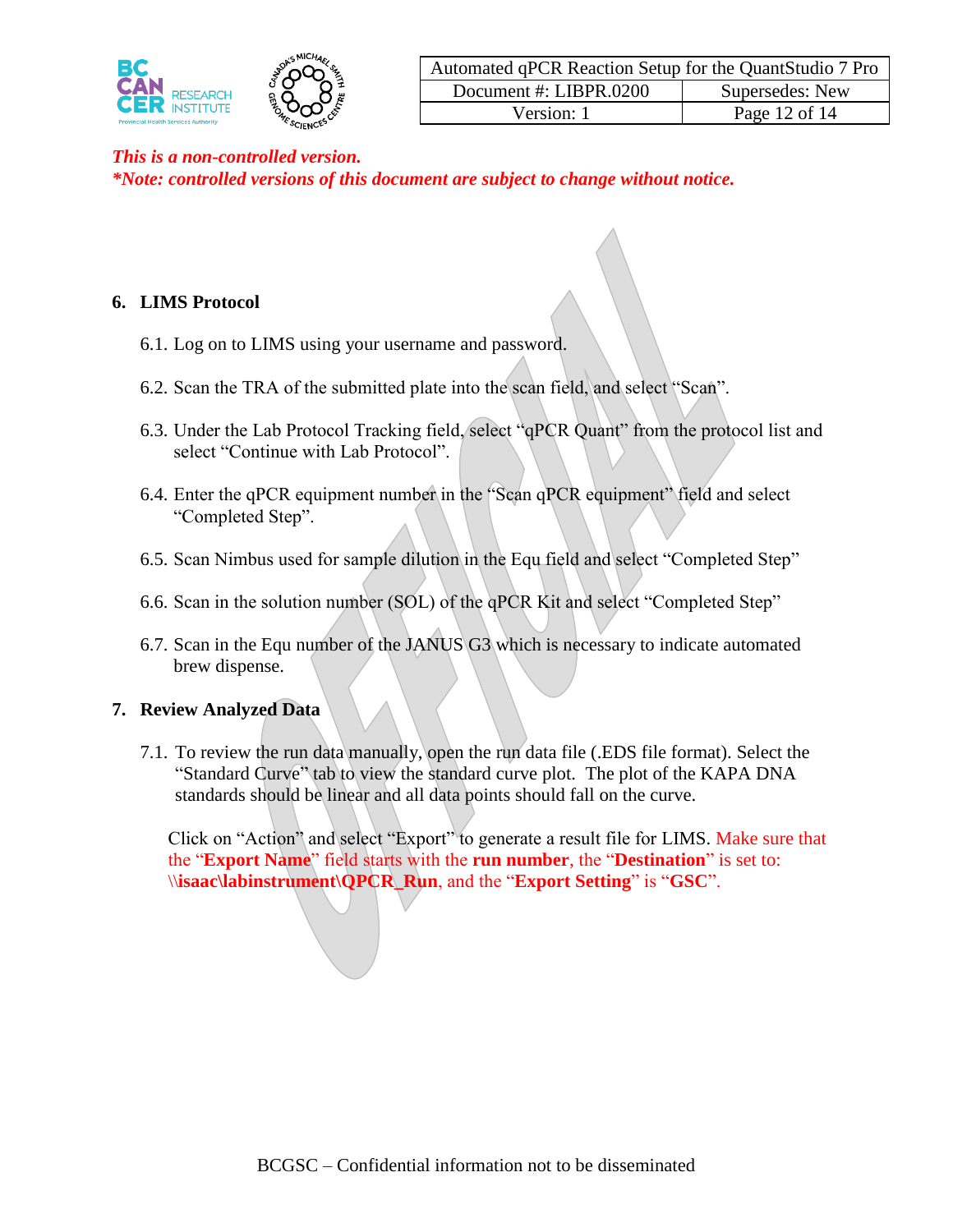

| Automated qPCR Reaction Setup for the QuantStudio 7 Pro |                 |  |
|---------------------------------------------------------|-----------------|--|
| Document #: LIBPR.0200                                  | Supersedes: New |  |
| Version: 1                                              | Page 13 of 14   |  |

*\*Note: controlled versions of this document are subject to change without notice.*

|                                            | <b>Export Plate</b> | ×             |  |
|--------------------------------------------|---------------------|---------------|--|
| <b>Export Name</b>                         | 83949               |               |  |
| <b>File Format</b>                         | CSV                 |               |  |
| Destination                                | V:\QPCR_Run         | <b>Browse</b> |  |
| <b>Export Setting</b>                      | GSC                 | Customize     |  |
|                                            | <b>Close</b>        | <b>Export</b> |  |
| Figure 7. Key settings in the export menu. |                     |               |  |

- 7.2. For LIMS data review, log onto LIMS using your user name and password.
- 7.3. Go to the Summaries drop down menu and select QPCR Run Summary. Select the correct TRA and click on "Display QPCR Run Results". Select "Replicate" to organize the data. The Cq Std Mean for each triplicate is displayed. If the Cq Std Mean is greater than 0.2, look for outliers in the triplicate quants and select them for removal from the calculation. In the event where the Cq values of a triplicate are evenly distributed, the values may remain for calculation. If Cq Std Mean values are  $>0.3$  and there isn't an obvious outlier, the APC may decide to remove that sample entirely and rerun it as such a large range could cause cluster density issues if the incorrect outlier is removed. Remove outlier data points from the data set with the APC, and review before selecting "Remove QPCR well".
- 7.4. After the outliers have been removed, toggle to select all the wells.
- 7.5. After the APC has reviewed the results, select "Confirm QPCR Results".